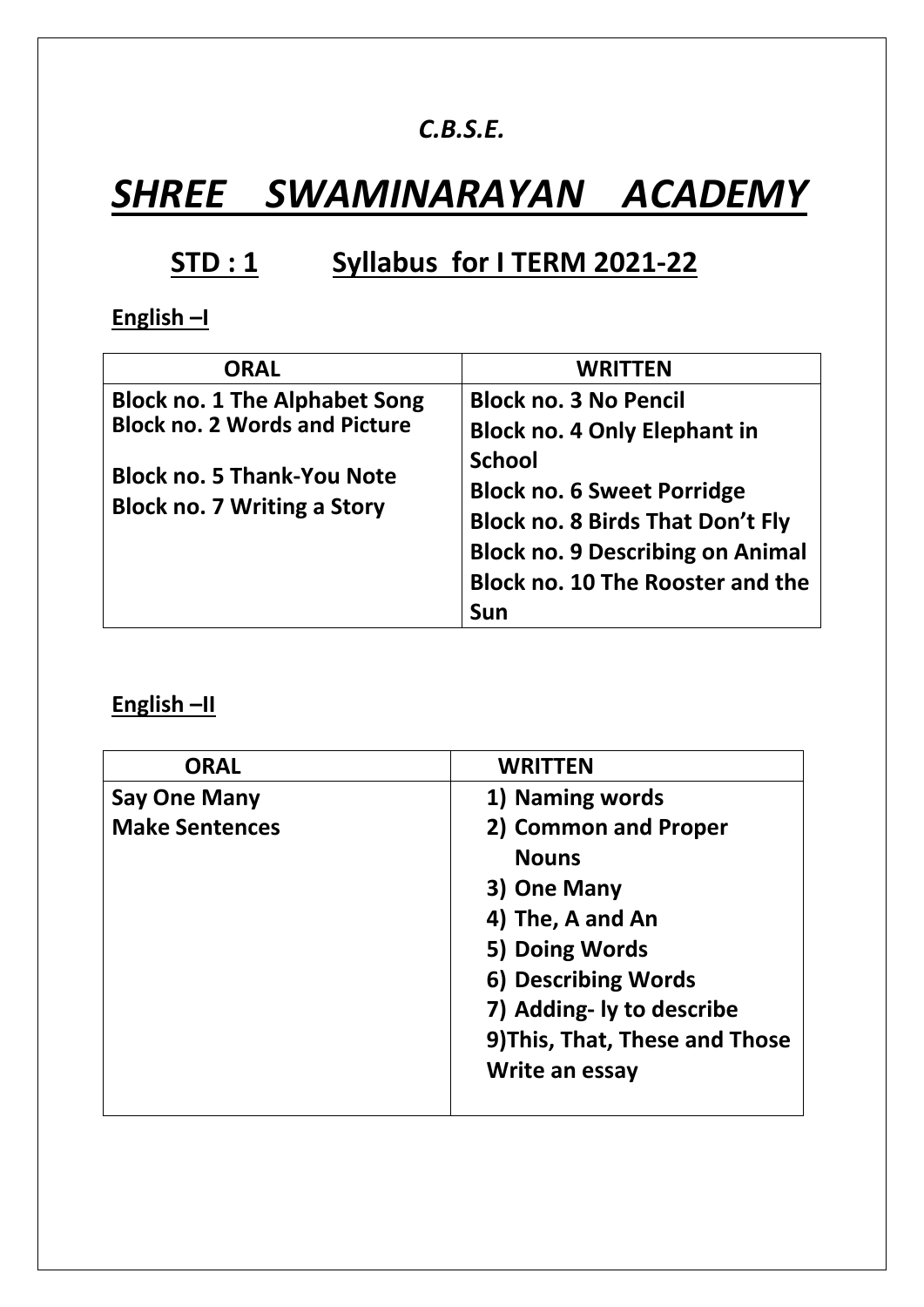| Oral                         | Written                            |
|------------------------------|------------------------------------|
| <b>Block no. 1 About Me</b>  | <b>Block no. 3 Neighbours and</b>  |
| <b>Block no. 2 My Family</b> | <b>Friends</b>                     |
|                              | <b>Block no.4 Things Around Us</b> |
|                              | <b>Block no. 5 My Body</b>         |
|                              | <b>Block no. 6 Food We Eat</b>     |
|                              | <b>Block no. 7 All About Water</b> |
|                              | <b>Block no. 8 My House</b>        |
|                              | <b>Block no. 9 Clothes We Wear</b> |
|                              | <b>Block no. 10 Air Around Us</b>  |

# **Maths**

| <b>ORAL</b>             | <b>WRITTEN</b>                      |
|-------------------------|-------------------------------------|
| Tables 1 To 5           | <b>Block No. 1 Positions</b>        |
| Spellings From 1 To 100 | <b>Block No. 2 Numbers 1 to 10</b>  |
|                         | <b>Block No. 3 Flat Shapes</b>      |
|                         | <b>Block No. 4 Solid Shapes</b>     |
|                         | <b>Block No. 5 Starting to Add</b>  |
|                         | <b>Block No. 6 Starting to Sub.</b> |
|                         | <b>Block No. 7 The Number 0</b>     |
|                         | <b>Block No. 8 Numbers 10 to 20</b> |
|                         | <b>Block No. 20 Data Handling</b>   |
|                         |                                     |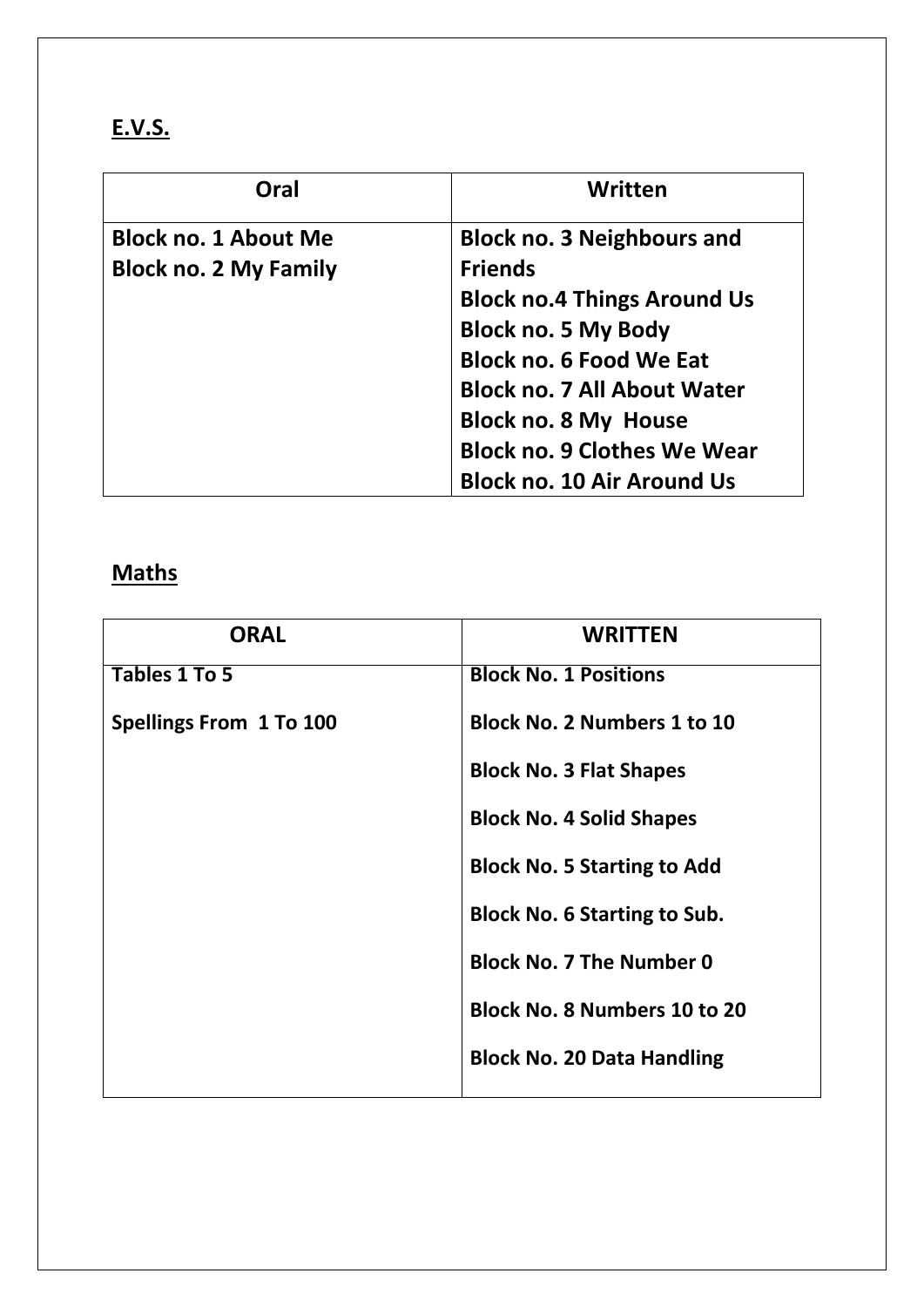# **G.K.**

| Oral                            | Written                                |
|---------------------------------|----------------------------------------|
| <b>Grammer and Language</b>     | <b>India-Our Country</b>               |
| <b>Plant and Animal Kingdom</b> | <b>Sports Round-Up</b>                 |
|                                 | <b>Exploring Science</b>               |
|                                 | <b>Thinking and Number Skills</b>      |
|                                 | <b>Our World and the Environment</b>   |
|                                 | <b>Literature and Entertainment</b>    |
|                                 | <b>Life Skills and Value Education</b> |
|                                 |                                        |

## **Computer**

|     | Written                      | <b>Practical</b>                                                                            |
|-----|------------------------------|---------------------------------------------------------------------------------------------|
| 1.1 | <b>Know your Computer</b>    | <b>Practical – WordPad</b>                                                                  |
| 1.2 | Parts of a computer          | <b>Typing Alphabets [small and</b>                                                          |
| 1.3 | <b>Keys and the keyboard</b> | capital letters and numbers<br>1 to 20]<br><b>Typing names of fruits and</b><br>vegetables. |